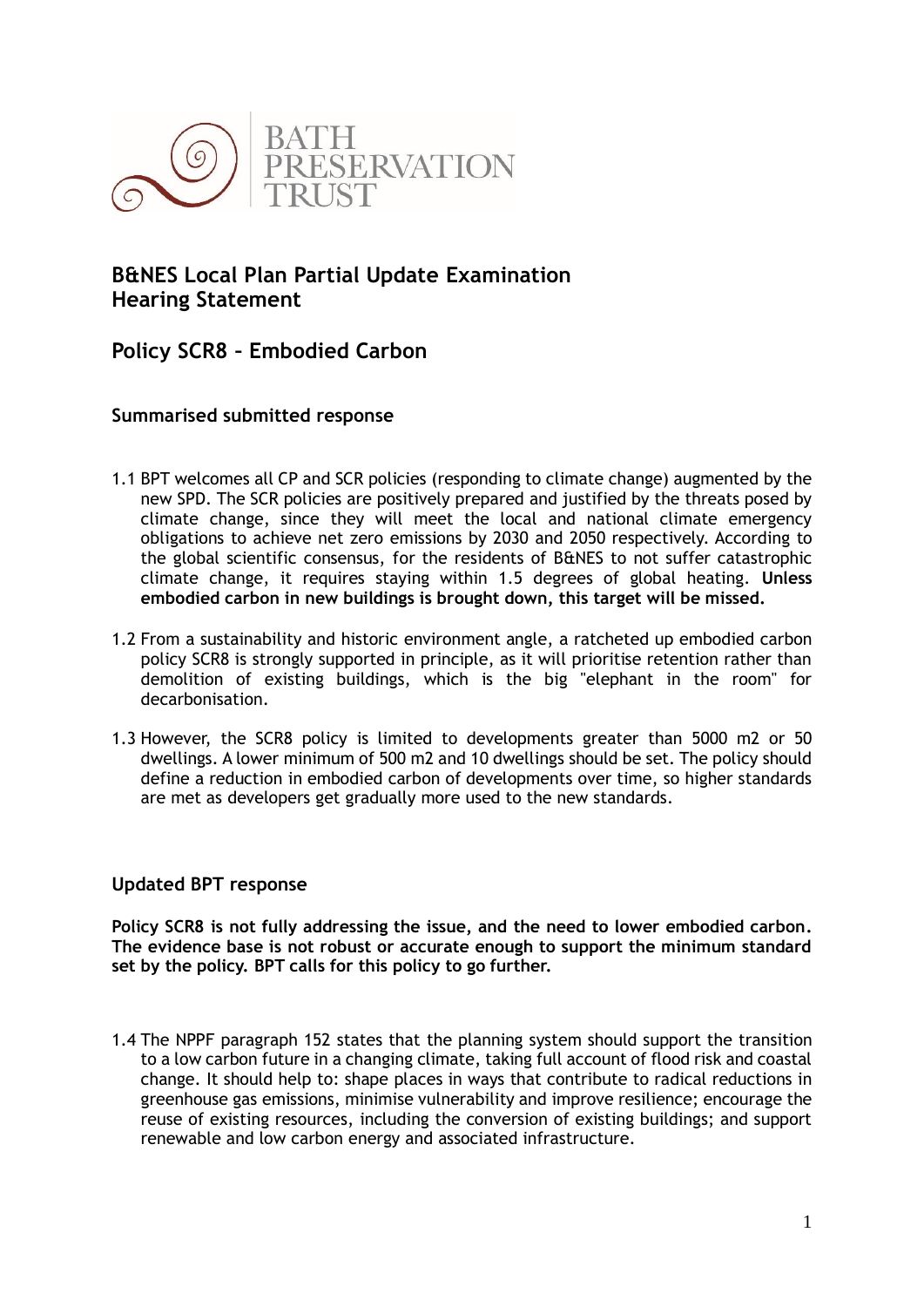- 1.5 NPPT paragraph 153 goes on to state that Plans should take a proactive approach to mitigating and adapting to climate change, taking into account the long-term implications for flood risk, coastal change, water supply, biodiversity and landscapes, and the risk of overheating from rising temperatures. Policies should support appropriate measures to ensure the future resilience of communities and infrastructure to climate change impacts, such as providing space for physical protection measures, or making provision for the possible future relocation of vulnerable development and infrastructure.
- 1.6 It is understood that the proposal to introduce a new policy requiring Whole Life Cycle carbon emissions, as proposed via the options consultation in January 2021, has been dropped in favour of new policy SCR8 which requires large scale new-build developments (a minimum of 50 dwellings or a minimum of 5000m2 of commercial floor space) to submit an Embodied Carbon Assessment that demonstrates a score of less than900kg/sqm of carbon can be achieved within the development for the substructure, superstructure and finishes.
- 1.7 It is not clear in evidence why the policy applies only to developments comprising over 50 dwellings or a minimum of 5000m2 of commercial floor space, and why these thresholds are appropriate in the context of **maximising emissions reductions** (for the purposes of compliance with paras 152-153 of the NPPF and s. 19(1A) of the Planning and Compulsory Purchase Act 2004).
- 1.8 There has been a lack of transparency on how the 900kg/sqm threshold has been met, or the numerous other considerations including fire, access, and structural considerations and material selection. The WoE evidence study for embodied carbon (link below) was not published in support of the LPPU consultation. Representations previously submitted have not had the benefit of this evidence. [https://beta.bathnes.gov.uk/sites/default/files/CD-](https://beta.bathnes.gov.uk/sites/default/files/CD-RCC008%20WOE%20NZB_Evidence%20Base_Embodied%20Carbon%20study_FINAL.pdf)[RCC008%20WOE%20NZB\\_Evidence%20Base\\_Embodied%20Carbon%20study\\_FINAL.pdf](https://beta.bathnes.gov.uk/sites/default/files/CD-RCC008%20WOE%20NZB_Evidence%20Base_Embodied%20Carbon%20study_FINAL.pdf)
- 1.9 It is not clear in evidence that a more demanding standard than the proposed 900kg/sqm would be unachievable, particularly given that other councils and the RIBA, and the LETI Climate Emergency Design Guide / UKGBC ("A" life stage-upfront only) have identified significantly lower embodied carbon benchmarks such as 500kg/sqm (as referenced in the WoE Evidence Base for Net Zero Building Policy and the Zero Carbon Construction Topic Paper).
- 1.10 The policy context provides a missed opportunity to encourage retrofit and renovation which generally has a substantially lower embodied carbon. The policy provides a lack of incentive for developers (targets can already be met with new build practice), as the policy is not actually fully addressing the need to *lower* embodied carbon.
- 1.11 The cost analysis to support the policy is unviable because it does not consider costs and inflation, and the data on costs is outdated.
- 1.12 We question whether greater clarity between operational and embodied carbon is required?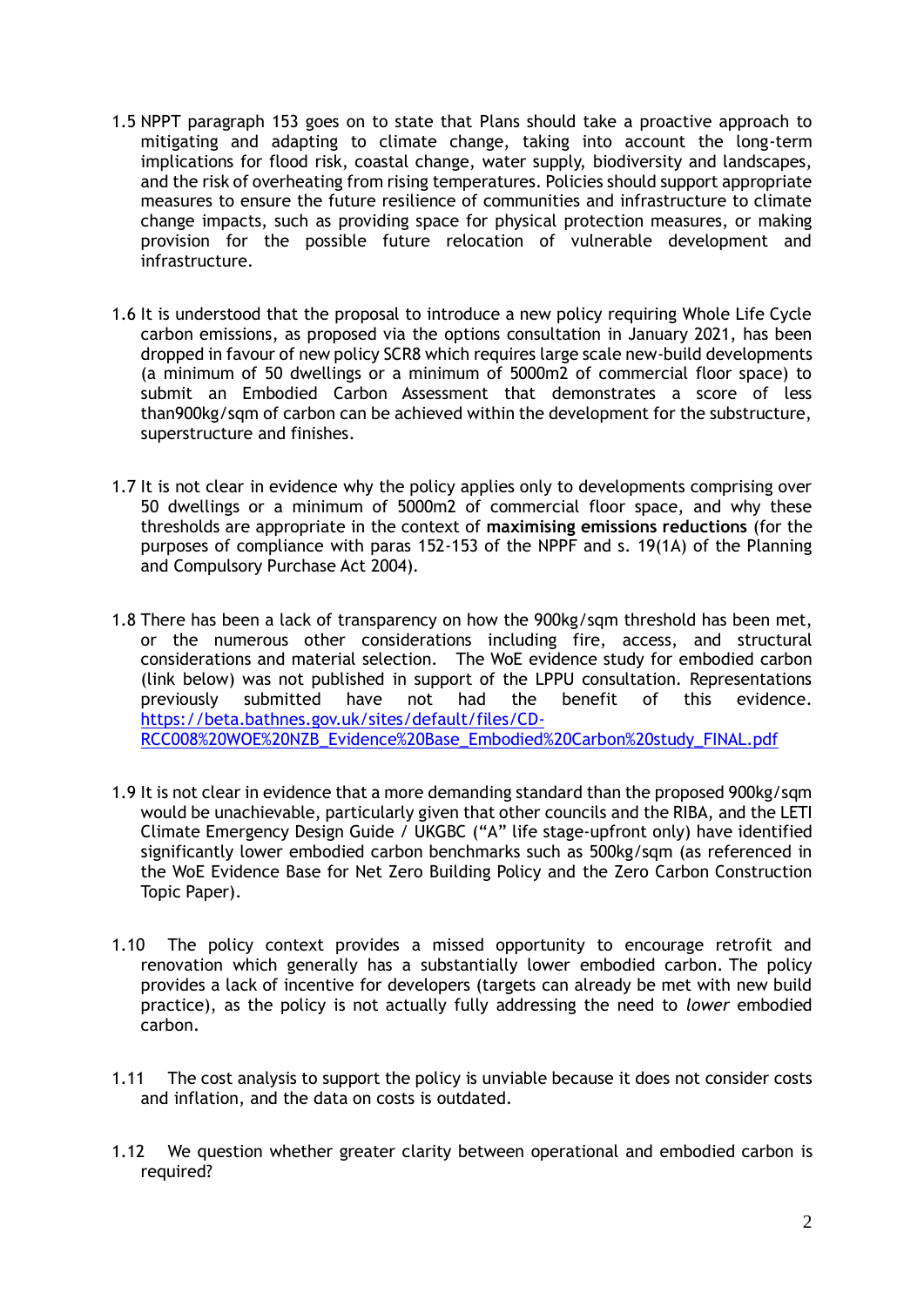1.13 There is no mention of BIM (building information modelling), BIM is the most developed current and future proofing system in construction to measure and monitor whole life carbon\*. SCR8 feels like an obvious opportunity to link with Government guidelines for BIM however there is no mention of it.

\* see [this](https://assets.publishing.service.gov.uk/government/uploads/system/uploads/attachment_data/file/510354/Government_Construction_Strategy_2016-20.pdf) link the Government aimed to have BIM level 2 mandatory across all UK major (?) construction sites by 2020, therefore should be a given, if not then it should be recommended in this policy?

- 1.14 Further evidence and guidance should be provided on strategy, with support material and sources generally eg. from [this](https://www.weforum.org/agenda/2021/07/construction-industry-doesn-t-know-where-it-stands-when-it-comes-to-carbon-emissions/) website. However, it should be noted that the policy does not cover the full embodied carbon elements or lifecycle – likely because there wasn't sufficient cost data on elements other than substructure, superstructure and finishes.
- 1.15 The policy does not consider the end of life of buildings and reuse of materials. We refer to growing European markets for digital databases of demolishment plans and their corresponding construction materials available to use by other developers/homebuilders.
- 1.16 The policy should make provision for contractors to prove sustainability (sourcing/whole life carbon etc) in the supply chain (as per BREEAM).

### **Test of soundness**

- 1.17 The policy does not meet the test for soundness in the NPPF (para 35) to 'meet the area's objectively assessed needs', since there is a strong need for the residents of B&NES to not suffer catastrophic climate change. Whilst SCR8 is a good starting place in addressing embodied energy, **the climate crisis requires a more urgent and rapid move from the current SCR8 requirement** which aims to familiarise industry with the issue, to a requirement to actually **bring down embodied carbon emissions more rapidly and effectively within the plan period.**
- 1.18 There is insufficient evidence that the need to meet targets for remaining globally within 1.5 degrees of pre-industrial temperatures (IPCC report 2018), and local targets for net zero emissions and bringing embodied carbon down will be met by the standards set by this policy. Nor is there a strategy to ratchet the policy further, and increase effectiveness within the plan period (ahead of 2025) if evidence supports it.
- 1.19 The requirement in SCR8 can be met with current new build practice, so is not in itself an incentive to retain and retrofit existing buildings instead of demolition and rebuild which is usually has a significantly higher lifecycle carbon impact. Resultantly, this section of the policy does not meet the test for soundness in the NPPF (para 35).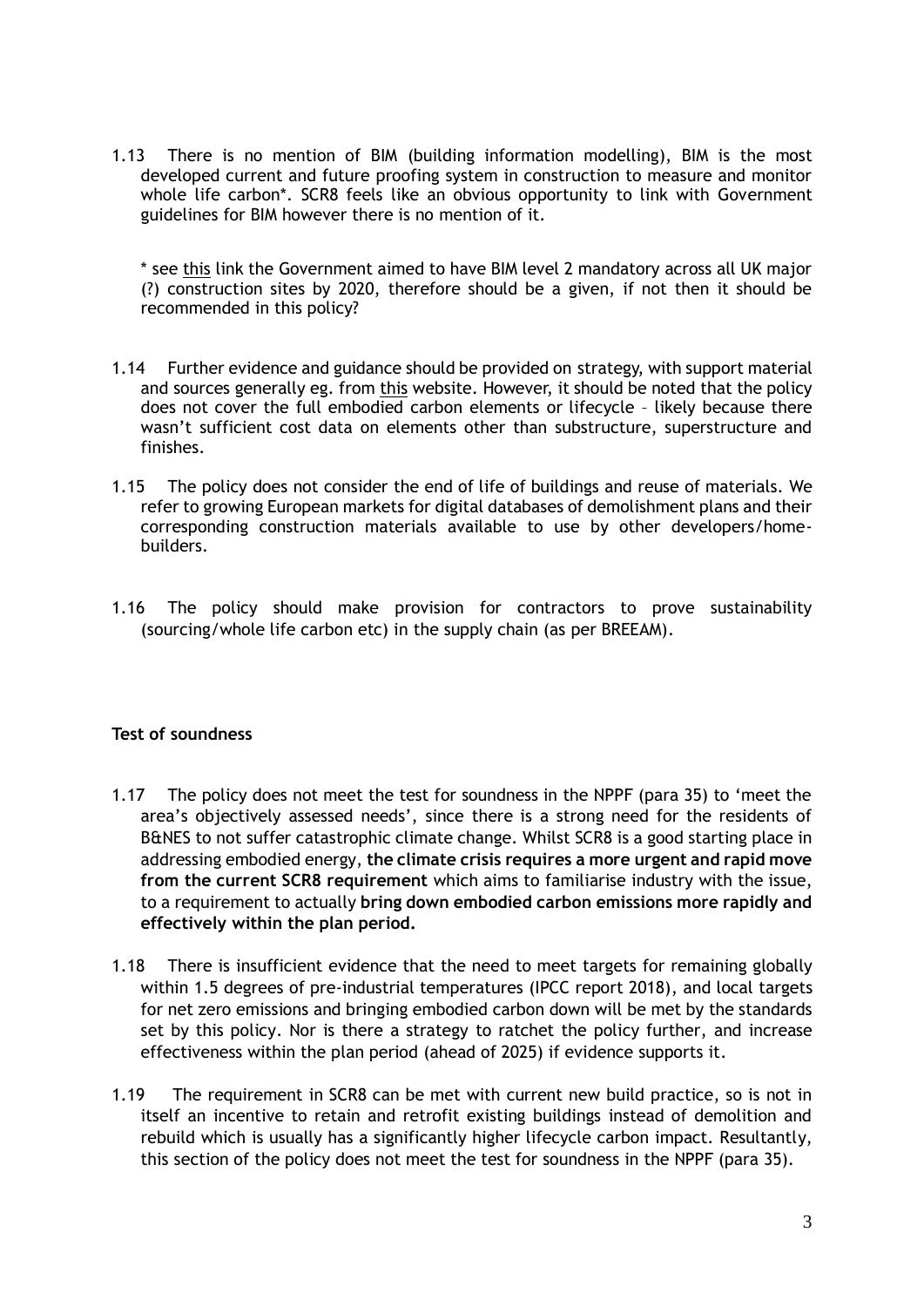1.20 It is not clear why the policy applies only to developments comprising over 50 dwellings or a minimum of 5000m2 of commercial floor space, and why these thresholds are appropriate in the context of maximising emissions reductions (for the purposes of compliance with paras 152-153 of the NPPF and s. 19(1A) of the Planning and Compulsory Purchase Act 2004).

## **Conclusion**

- 1.21 To make the policy effective the proposed 900kg/sqm standard should be set at as demanding a level as possible (500kg/sqm as referenced as referenced in the WoE Evidence Base for Net Zero Building Policy and the Zero Carbon Construction Topic Paper) and apply to as wide a category of development as possible (with the level differentiated between categories of development where necessary).
- 1.22 A lower minimum of 500 m2 and 10 dwellings should be set to make the policy more effective and more rapidly meet objectively assessed need. To make the policy sound it should be extended to apply to most developments, not just the largest ones.
- 1.22 To make the policy sound it should define a reduction in embodied carbon of developments over time, so higher standards are met as developers get gradually more used to the new standards. Adoption of the RiBA or LETI target reductions cited in the *WoE Evidence Base for Net Zero Building Policy* would demonstrate greater ambition and commitment to reduce embodied carbon in new buildings.
- **1.23** Policy SCR8 should be modified, and strengthened as stated in 1.21-1.22. In doing so the policy will become effective and positively prepared.

### **Inspector's Questions**

Q.96 What is the justification for the size thresholds for the application of the Policy, and the requirement that an Embodied Carbon Assessment that demonstrates a score of less than 900kg/sqm of carbon can be achieved within the development for the substructure, superstructure and finishes?

*The study that should be used is the WSP Study EVIDENCE BASE FOR WOE NET ZERO BUILDING POLICY [https://beta.bathnes.gov.uk/sites/default/files/CD-](https://beta.bathnes.gov.uk/sites/default/files/CD-RCC008%20WOE%20NZB_Evidence%20Base_Embodied%20Carbon%20study_FINAL.pdf)[RCC008%20WOE%20NZB\\_Evidence%20Base\\_Embodied%20Carbon%20study\\_FINAL.pdf](https://beta.bathnes.gov.uk/sites/default/files/CD-RCC008%20WOE%20NZB_Evidence%20Base_Embodied%20Carbon%20study_FINAL.pdf)*

*The justification for both the size and kg/sqm requirements are the same - they are intended to be cost neutral so developers retain the ability to utilise existing construction techniques.*

*This study clearly shows that the threshold of 900kg/sq.m is deliverable using only current building techniques. It will however prevent schemes that are proposing an exceptionally high level of*